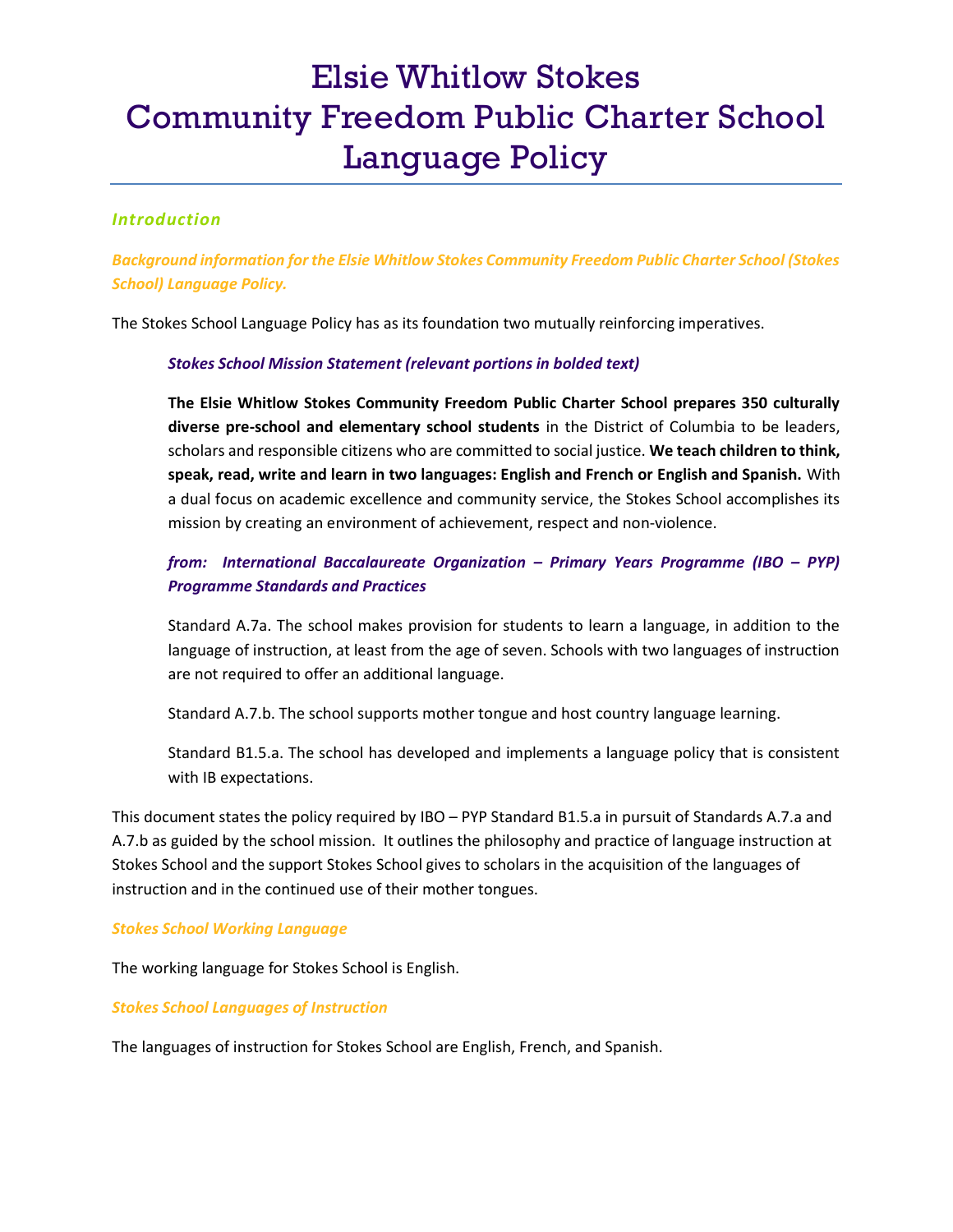# Stokes School Language Philosophy

Basic Premises of Stokes School Language Philosophy

- Scholars matriculating through Stokes School are culturally diverse (Stokes School Mission Statement).
- Stokes School teaches children to think, speak, read, write and learn in two languages: English and French or English and Spanish (Stokes School Mission Statement).
- The Stokes School intends an environment of respect (Stokes School Mission Statement) and of appreciation for culture (IB Learner Profile).
- The Stokes School dual-immersion model (see description on page 4 of this document) includes at least fifty percent of the scholars' school week in only French or only Spanish and the remainder in English.
- The Stokes School community of learners, reflective of its cultural diversity, is linguistically diverse (results of annual Home Language Surveys).
- Language is the major connecting element across the curriculum (Making the PYP Happen, 69).
- All teachers are engaged in the community of learners (Making the PYP Happen, 56).
- Parents are engaged in the community of learners (Making the PYP Happen, 56).
- Language and language proficiency are assets that benefit learners regardless of the particular language in which a scholar or their family is proficient.
- Mission and philosophy must guide; practice adapts to the needs of the community.

### Statement of Stokes School Language Philosophy

The Stokes School focuses the efforts of all teachers as language teachers to create a community of learners that celebrates cultural diversity and human commonality. Stokes School encourages inquiry both into the many cultures of our own school community and many others from around our world by teaching scholars to think, speak, read, write, and learn in at least two of the world's most commonly used languages. Stoke School further encourages that inquiry by the active participation of families and others in the community of learners. Stokes School actively celebrates the diversity of the Francophone, Hispanophone and Anglophone world communities and also encourages the continued enrichment of other mother tongues in the school community because of the benefit of language proficiency, in itself, to learners.

# Stokes School Language Profile

Stokes School has a population of 352 scholars. In School Year 2017 – 2018, families reported that at least 94 scholars speak a language other than English in the home. These scholars speak from among many languages in their homes, including Spanish, French, Amharic, Wolof, Ethiopian, Arabic, Esan, German, Igbo, Italian, Oromo, Persian, and Yoruba.

All Stokes School teachers use language to prepare scholars to demonstrate academic independence; to be knowledgeable; to communicate with a range of audiences according to the demands of a task and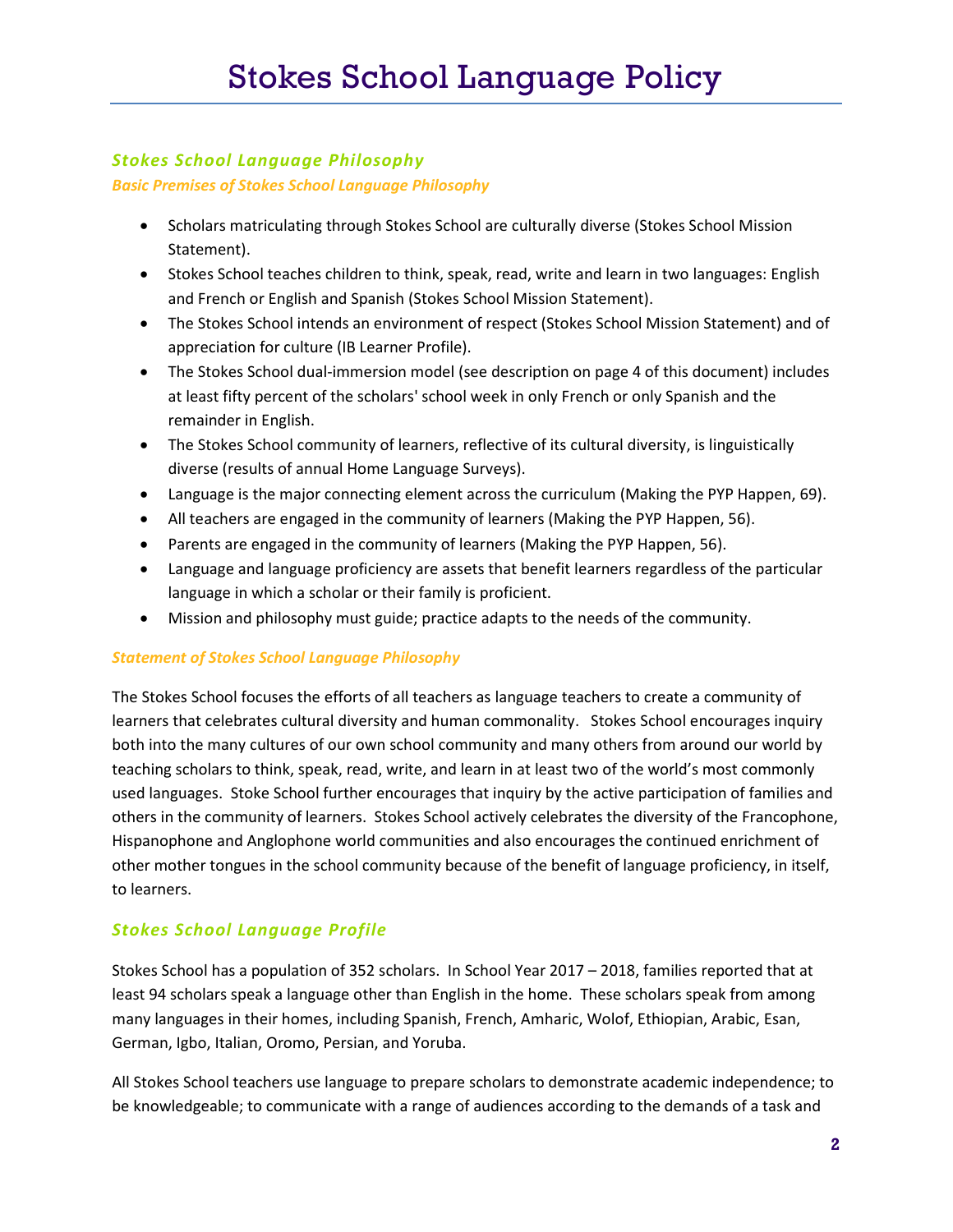the norms of a discipline of study; to comprehend and critique concepts presented to them by others; to base the presentation of their thinking in evidence and to evaluate evidence presented to them by others, and; to use language themselves as a means to discover, learn about and appreciate other perspectives and cultures.

# Stokes School Support for Mother Tongue Languages

- Stokes School and classroom newsletters and all other written school-to-parent communications are available in English, French, and Spanish, the most commonly used languages at Stokes School.
- Translation services are offered for families for all whole school community meetings and for all parent-teacher conferences.
- Stokes School library has materials available for scholars and families in English, French, and Spanish.
- Stokes School administration coordinates access for scholars to the DC OneCard, a Washington, DC unified identification card that serves as a DC Public Library System card.
- The DC Public Library System has a range of resources in many languages available to DC residents with a DC OneCard.
- Stokes School provides parents with internet access to DC Public Schools information in French, Spanish, Mandarin, Vietnamese and Amharic.
- Stokes School annually celebrates Hispanic Heritage Month and Francophonie Month to showcase language, customs, foods and artifacts from across the Hispanophone and Francophone world.
- Stokes School works with parents to create labels for classroom objects in English, the Target Language and Mother Tongue languages.

# Stokes School Support for the Languages of Instruction

#### Support for All Scholars in Language Acquisition

All teachers are language teachers. Stokes School teachers all make use of the Sheltered Instruction Observation Protocol (SIOP) from the Center for Applied Linguistics (CAL) and have specific language objectives for each lesson in reading, writing, listening and speaking in the language of instruction, English, French, or Spanish, for which each teacher is responsible.

Teachers encourage scholar use of literacy strategies from the Teachers' College Reading and Writing Project (TCRWP) across the curriculum.

The Stokes School provides opportunities and instruction for all scholars to read text from a range of genres and at an appropriate level of complexity for grade level over extended periods of time to build a foundation of cultural and literary references and of content knowledge, and to develop habits of sustained and critical reading.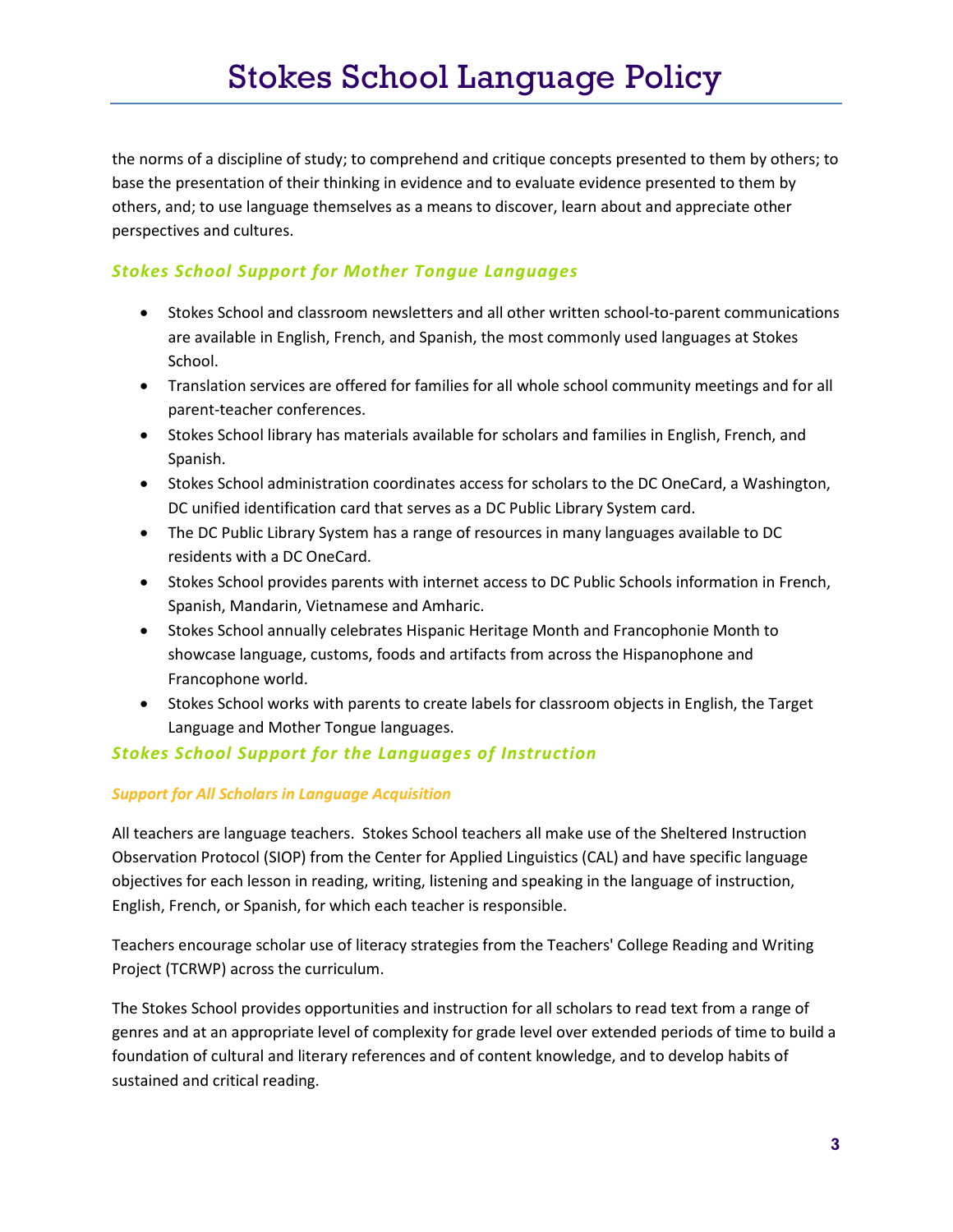#### Stokes School Support for the Languages of Instruction Support for All Scholars in Language Acquisition (cont.)

The Stokes School provides opportunities and instruction for all scholars to produce text in a range of genres and at an appropriate level of complexity for grade level over extended periods of time to demonstrate understanding of content knowledge, to communicate and support their own opinions or to respond analytically to the opinions of others, and to share real or imagined experiences with a range of audiences.

The Stokes School encourages reading for enjoyment and makes available reading materials across a range of genres and a range of reading levels in each of the languages of instruction.

Teachers plan for differentiation in language instruction to reach and challenge all scholars, including referral for support for those reading below grade level in English.

Support for scholars reading below grade level in English includes the use of Fountas and Pinnell Leveled Literacy Intervention system.

Teachers assess scholar speaking, writing, reading and listening skills formally and informally in the classroom.

Informal assessments for English, French and Spanish that teachers use in the classroom include anecdotal records, observations, book group conversations, and Words Their Way, among others.

To inform their teaching in French or Spanish, teachers make use of data from GB+ or La Sistema de Evaluation de la Luctura, respectively, and the Standards Based Measurements of Proficiency (STAMP). Additionally, scholars participate in the STAMP 4SE assessment as second and fifth graders so that we can measure progress in French and Spanish language development.

To inform their teaching in English, teachers make use of data from the Northwest Evaluation Association's Measures of Academic Progress, Fountas and Pinnell Benchmark Assessment Systems (BAS-1 & BAS-2), Words Their Way Inventory, On Demand Writing Assessments from TCRWP, and Partnership for Assessment of Readiness for College and Career assessments for English.

Stokes School recognizes that, though Spanish and French are the two most common mother tongues after English in the school community, most scholars (more than sixty-four percent) speak English either primarily or solely outside of school. To support strong foundations in Target Language (French or Spanish) and to properly differentiate language instruction, Stokes School:

- Operates Pre-Kindergarten years as a ninety percent immersion program with two adult target language native-speakers as instructional staff in each classroom, two English resource people as instructional staff for the four classrooms, French and English as the languages of instruction for visual arts classes and, English as the language of instruction for music classes;
- Operates Kindergarten and First Grade years as fifty percent immersion programs one adult target language native-speaker as instructional staff in each classroom, one English speaker as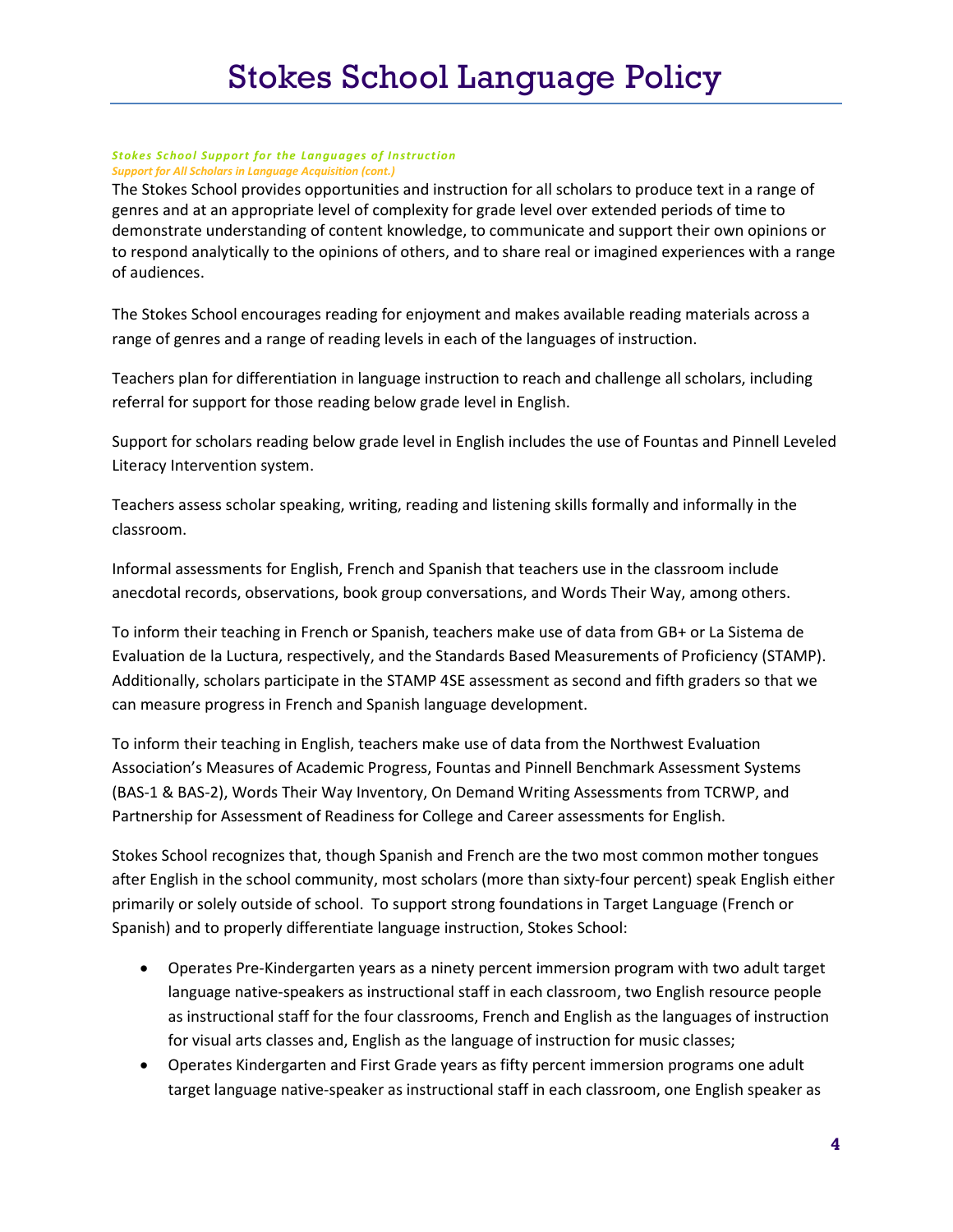#### Stokes School Support for the Languages of Instruction Support for All Scholars in Language Acquisition (cont.)

instructional staff for each classroom, French and English as the languages of instruction for visual arts classes, Spanish and French as the languages of instruction for Library classes and, English as the language of instruction for music, physical education, and health classes, and;

 Operates Second through Fifth Grade years as fifty percent immersion programs with two days per week with two adult target language native-speakers as instructional staff in each classroom, two days per week with two English speakers as instructional staff for each classroom, and a pre-determined alternating Friday, French and English as the languages of instruction for visual arts classes, Spanish and French as the languages of instruction for Library classes and, English as the language of instruction for music, physical education, and health classes.

### Support for Scholars with Limited English Proficiency

Our English Language Learner (ELL) scholars (ELLs) receive support starting with the Home Language Surveys (HLS) that parents complete to provide information related to the language used at home and the language the child uses to communicate. This HLS helps the ELL team to determine the language minority group, which needs to be screened to determine their proficiency in English. Scholars who are already in the program are assessed with the Assessing Comprehension and Communication in English State to State (ACCESS) for ELLs each spring to determine their level of proficiency in English.

Once we have identified scholars whose proficiency in English is in development, the ELL program at Stokes provides a series of steps to address these scholars' needs in learning English.

The steps for support are as follows:

1. Identification

2. Sharing ELL data with teachers (number of ELL scholars per grade/class, proficiency levels in each domain and overall score, can do descriptors for grouping and instruction, and determine ELL services for scholars)

- 3. Pull out/push in ELL services
- 4. Contacting parents of ELLs to involve them in their children's education

5. Use of multiple ELL resources (websites, reading programs, literacy games and activities, etc.) to support scholars during push-in and pull-out models.

6. ELL parent meetings to engage and provide tools to support from home.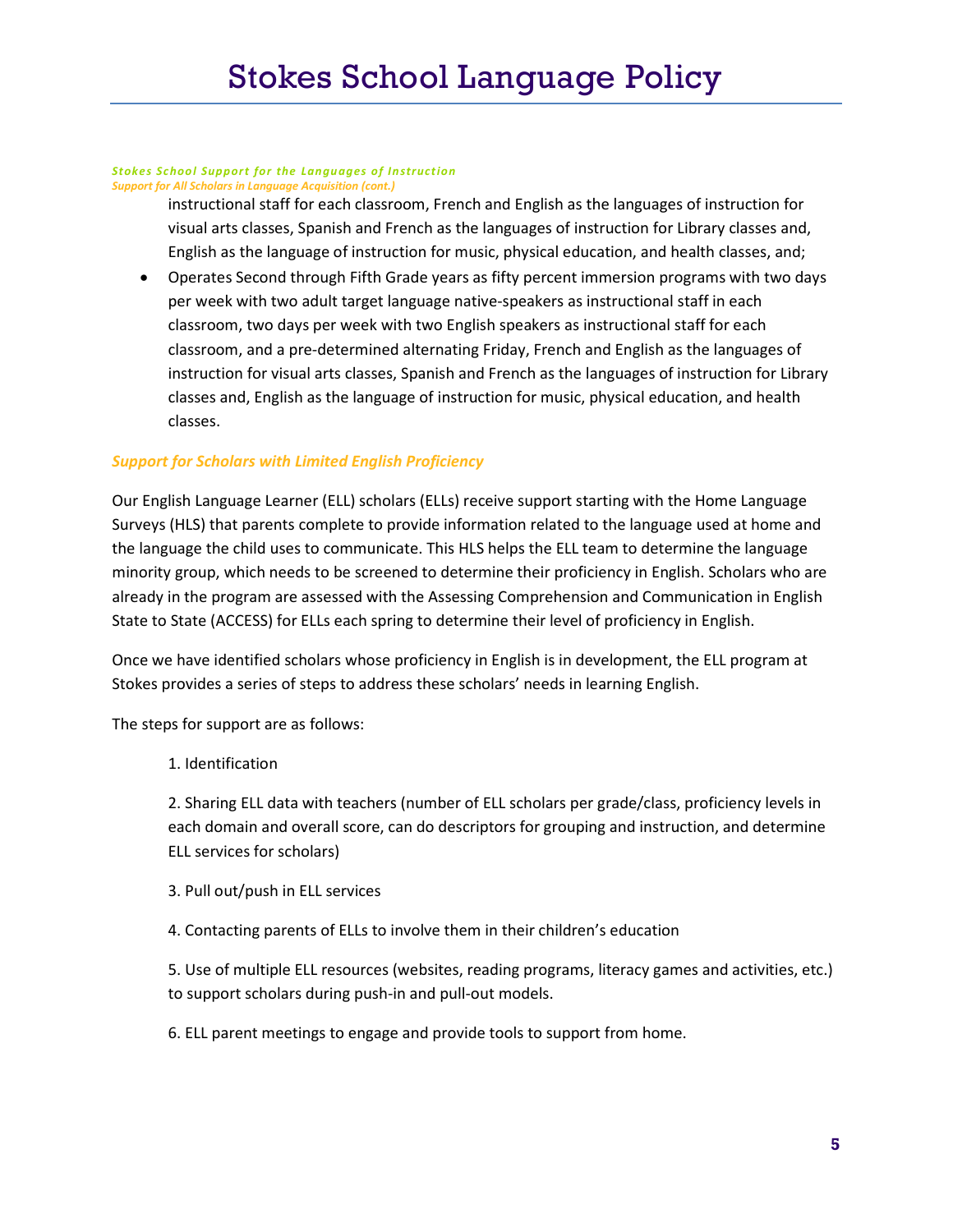#### Stokes School Support for the Languages of Instruction Support for Scholars with Limited English Proficiency (cont.)

The ELLs at Stokes School are taught the same District of Columbia Public Schools (DCPS) standards as all other scholars, so all teachers are held accountable for making certain that these standards are achieved by the ELLs. This fact tells us the importance of providing the entire staff with appropriate trainings, like SIOP, which is our main component to support the ELL Program at Stokes. Teachers are required to use SIOP to provide instruction that meets not only content, but also language needs of our ELL scholars. New teachers are trained on the SIOP Model during summer professional development. Since content-based-sheltered structure is the program model used for teaching English to ELL scholars at Stokes School, the English teachers place emphasis on the development of the cognitive-academic skills needed to succeed in sheltered English and mainstream content area-instruction. Scholars at Stokes are taught Language Arts, Math, Science and Social Studies and writing across genres based on topics related to the Unit of Inquiry through its Central Idea, Key Concepts or Attitudes in both English and either French or Spanish. Due to the high language needs that are obviously found in each classroom, it is crucial that every single lesson is designed not only to meet content objectives, but also language objectives.

Interventions intended to support access to the curriculum include Leveled Literacy Intervention (Fountas and Pinnell), Words Their Way, the Reader's and Writer's workshop curriculum implemented in ELA and the Investigations curriculum implemented in Math. These programs support classroom teachers to accommodate ELL scholars' needs and scaffold for independence with individual support and opportunities for scholars to develop their oral skills.

The SIOP, with its eight components, is the model that provides the English teachers with strategies, ideas, and effective practices needed to help our scholars succeed not only in becoming proficient in English, but also in meeting the academic goals established for each content area.

We monitor scholars who score 5.0 or higher on the ACCESS test administered in the spring by providing services for a period of two years. During these two years the "Monitoring Service Team" (MST), formed by the English classroom teacher, an ELL Specialist, and the ELL Coordinator, monitors the scholars' progress and provides services when needed.

We also encourage our parents of English Language Learners to be part of the education of their children. Parents' meetings are held to cover different topics, such as, the ELL Program, "ELL information", "How to help your child to succeed in the school", "Homework", "Physical, sociological and academic development of our scholars at different ages," "Reading tips," etc. Meetings are held in English or Spanish with simultaneous translation into either English or Spanish and there are also materials available in Spanish and in English about the meetings held for parents to take home and continue discussing with their children.